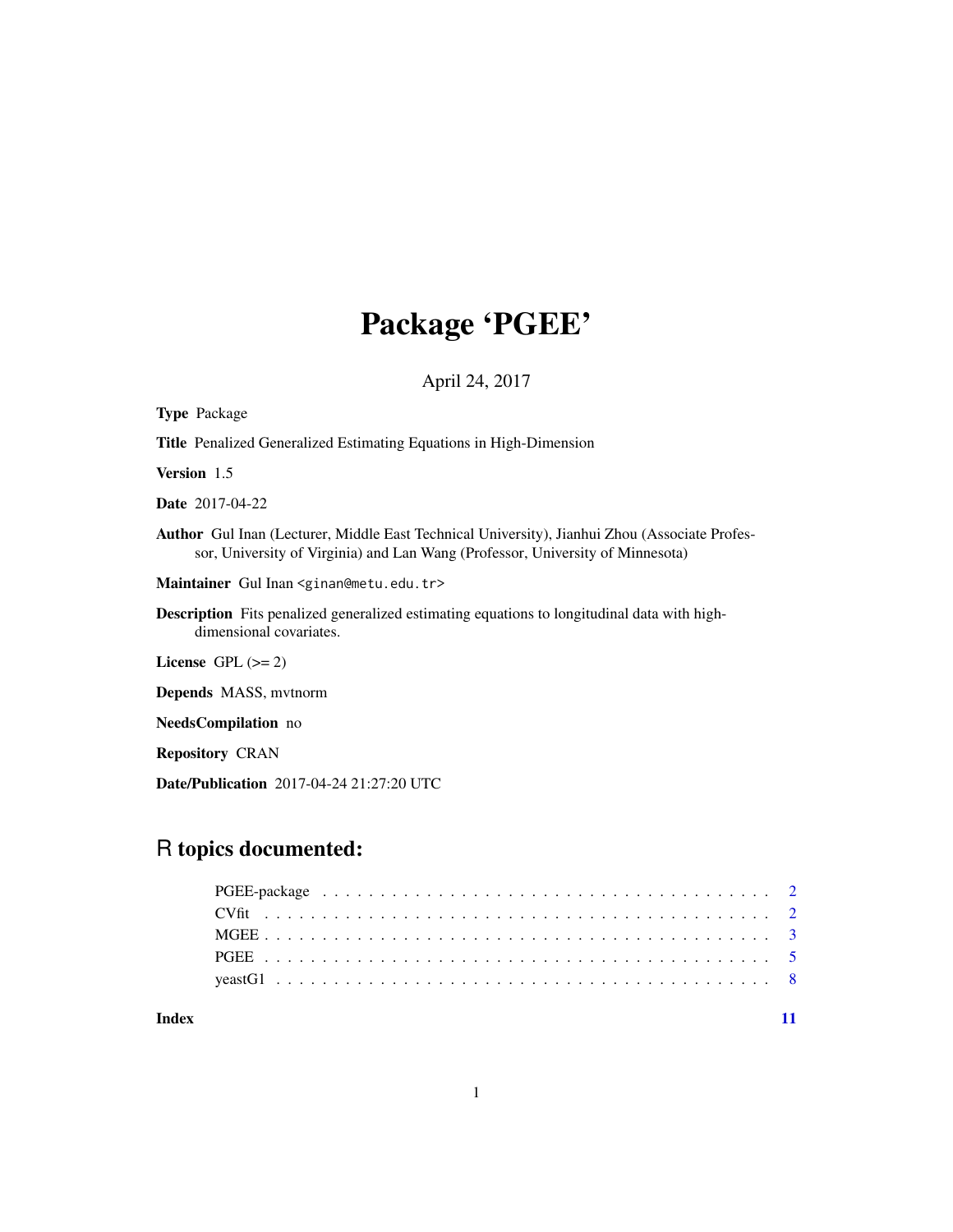#### <span id="page-1-0"></span>Description

This package fits penalized generalized estimating equations to longitudinal data with high-dimensional covariates through accommodating SCAD-penalty function into generalized estimating equations.

# Details

This package consists of three functions. The function [PGEE](#page-4-1) fits penalized generalized estimating equations to the data. But, before that, the tuning parameter should be estimated through the function [CVfit](#page-1-1). On the other hand, the function [MGEE](#page-2-1) fits unpenalized generalized estimating equations to the data.

#### Author(s)

Gul Inan, Jianhui Zhou and Lan Wang

Maintainer: Gul Inan

#### References

Wang, L., Zhou, J., and Qu, A. (2012). Penalized generalized estimating equations for highdimensional longitudinal data analysis. *Biometrics*, 68, 353–360.

<span id="page-1-1"></span>CVfit *Function to compute cross-validated tuning parameter value*

#### Description

This function computes cross-validated tuning parameter value for longitudinal data with working independence structure.

### Usage

```
CVfit(formula, id, data, family, scale.fix, scale.value, fold, lambda.vec, pindex,
eps, maxiter, tol)
```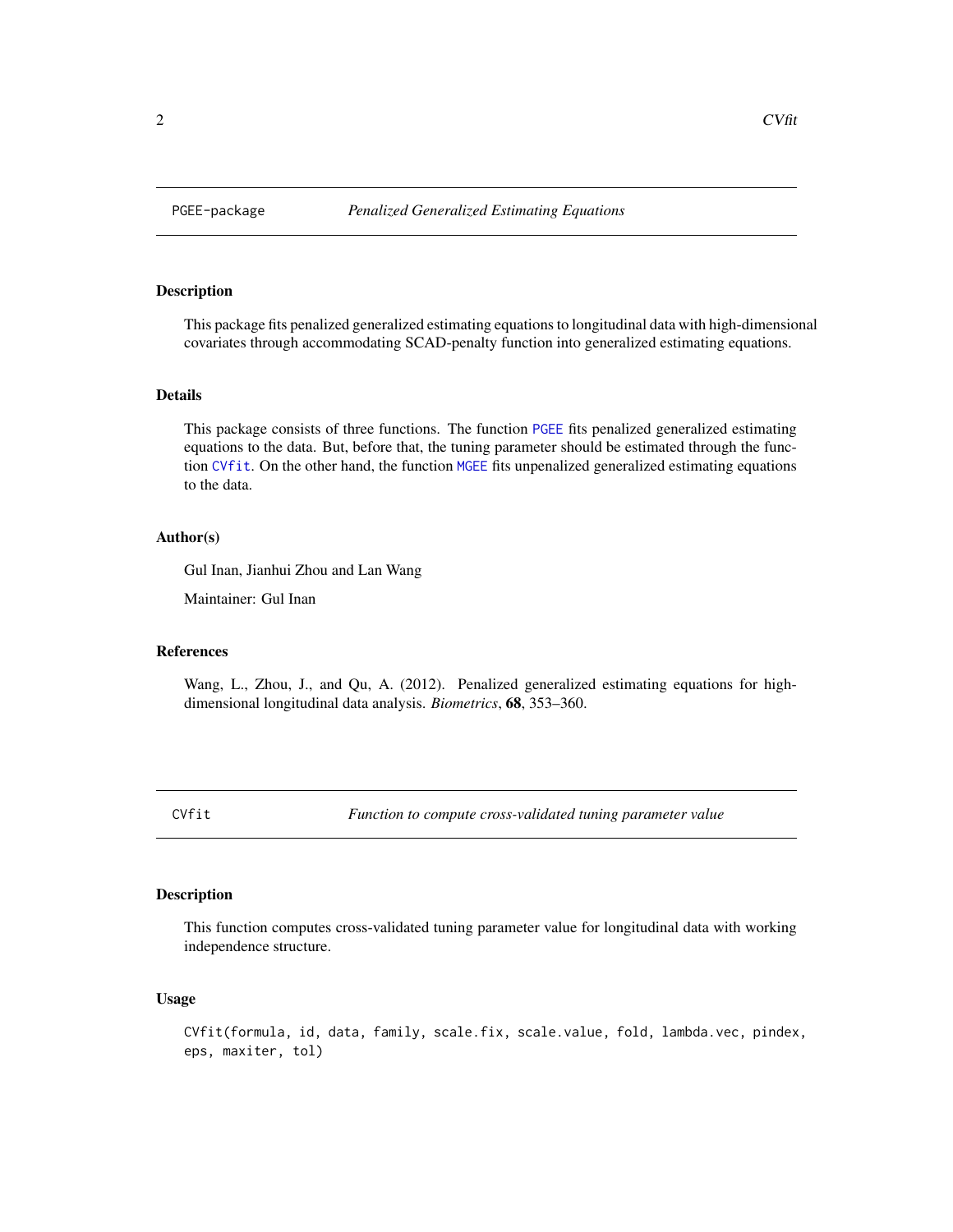#### <span id="page-2-0"></span> $MGE$  3

# Arguments

| formula     | A formula expression in the form of response $\sim$ predictors.                                                                                                                                                 |
|-------------|-----------------------------------------------------------------------------------------------------------------------------------------------------------------------------------------------------------------|
| id          | A vector for identifying subjects/clusters.                                                                                                                                                                     |
| data        | A data frame which stores the variables in formula with id variable.                                                                                                                                            |
| scale.fix   | A logical variable; if true, the scale parameter is fixed at the value of scale value.<br>The default value is TRUE.                                                                                            |
| scale.value | If scale. $fix = TRUE$ , this assignes a numeric value to which the scale param-<br>eter should be fixed. The default value is 1.                                                                               |
| family      | A family object in PGEE.                                                                                                                                                                                        |
| fold        | The number of folds used in cross-validation.                                                                                                                                                                   |
| lambda.vec  | A vector of tuning parameters that will be used in the cross-validation.                                                                                                                                        |
| pindex      | An index vector showing the parameters which are not subject to penalization.<br>The default value is NULL. However, in case of a model with intercept, the inter-<br>cept parameter should be never penalized. |
| eps         | A numerical value for the epsilon used in minorization-maximization algorithm.<br>The default value is $10^{\circ}$ -6.                                                                                         |
| maxiter     | The number of iterations that is used in the estimation algorithm. The default<br>value is 25.                                                                                                                  |
| tol         | The tolerance level that is used in the estimation algorithm. The default value is<br>$10^{\circ} - 3$ .                                                                                                        |

# Value

An object class of CVfit.

# References

Wang, L., Zhou, J., and Qu, A. (2012). Penalized generalized estimating equations for highdimensional longitudinal data analysis. *Biometrics*, 68, 353–360.

# See Also

[PGEE](#page-4-1)

<span id="page-2-1"></span>MGEE *Function to fit generalized estimating equations*

# Description

This function fits a generalized estimating equation model to longitudinal data.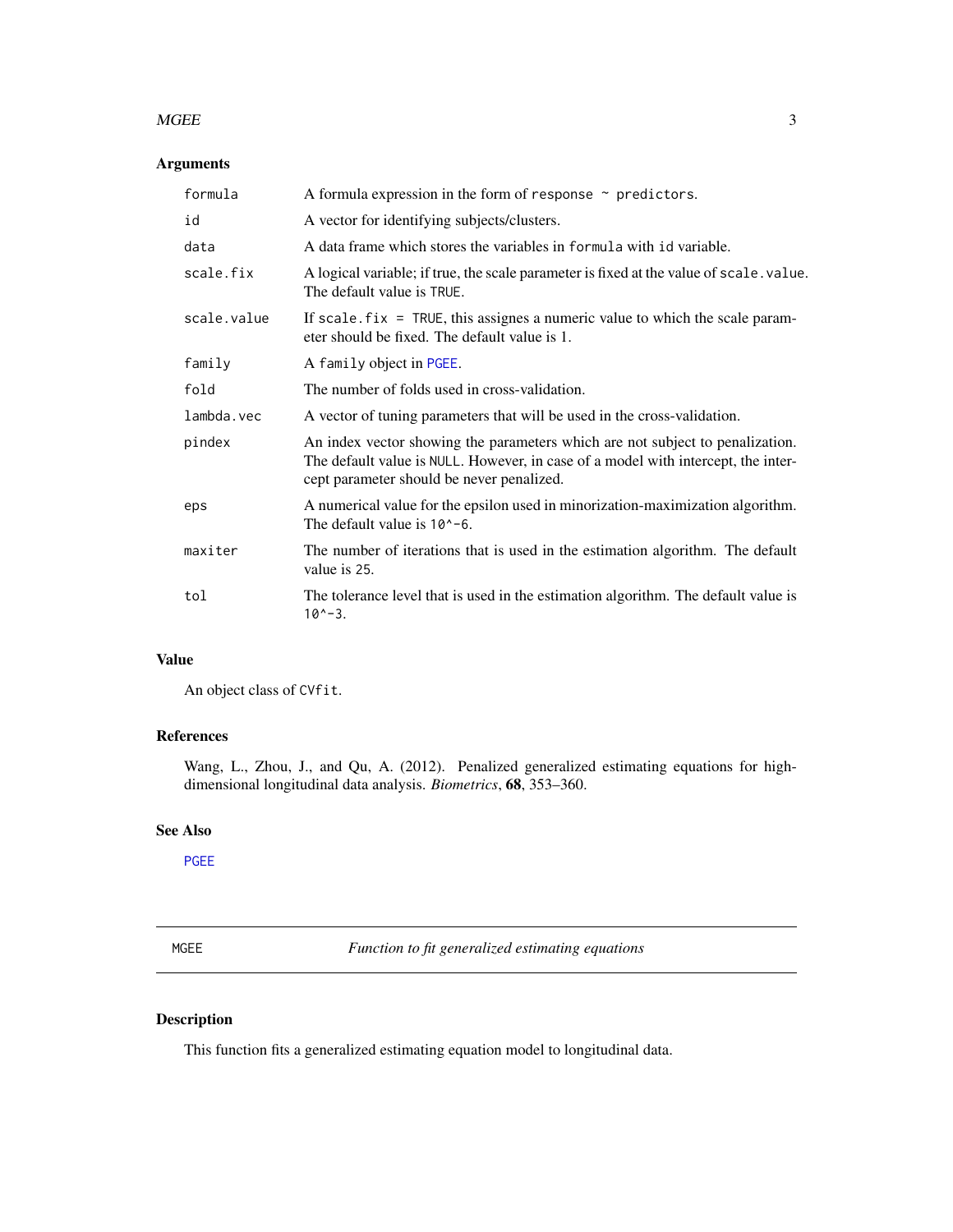# Usage

```
MGEE(formula, id, data, na.action = NULL, family = gaussian(link = "identity"),
\text{corr} = \text{"independence", MV = NULL, beta\_int = NULL, R = NULL, scale.fix = TRUE,}scale.value = 1, maxiter = 25, tol = 10^{\circ}-3, silent = TRUE)
```
# Arguments

| formula     | A formula expression in the form of response $\sim$ predictors.                                                                                                                                                                                                                   |
|-------------|-----------------------------------------------------------------------------------------------------------------------------------------------------------------------------------------------------------------------------------------------------------------------------------|
| id          | A vector for identifying subjects/clusters.                                                                                                                                                                                                                                       |
| data        | A data frame which stores the variables in formula with id variable.                                                                                                                                                                                                              |
| na.action   | A function to remove missing values from the data. Only na.omit is allowed<br>here.                                                                                                                                                                                               |
| family      | A family object: a list of functions and expressions for defining link and<br>variance functions. Families supported in MGEE are binomial, gaussian,<br>gamma and poisson. The links, which are not available in gee, is not avail-<br>able here. The default family is gaussian. |
| corstr      | A character string, which specifies the type of correlation structure. Structures<br>supported in MGEE are "AR-1","exchangeable", "fixed", "independence",<br>"stat_M_dep","non_stat_M_dep", and "unstructured". The default corstr<br>type is "independence".                    |
| Mv          | If either "stat_M_dep", or "non_stat_M_dep" is specified in corstr, then this<br>assigns a numeric value for Mv. Otherwise, the default value is NULL.                                                                                                                            |
| beta_int    | User specified initial values for regression parameters. The default value is NULL.                                                                                                                                                                                               |
| R           | If corstr = $"fixed"$ is specified, then R is a square matrix of dimension max-<br>imum cluster size containing the user specified correlation. Otherwise, the de-<br>fault value is NULL.                                                                                        |
| scale.fix   | A logical variable; if true, the scale parameter is fixed at the value of scale. value.<br>The default value is TRUE.                                                                                                                                                             |
| scale.value | If scale. $fix = TRUE$ , this assignes a numeric value to which the scale param-<br>eter should be fixed. The default value is 1.                                                                                                                                                 |
| maxiter     | The number of iterations that is used in the estimation algorithm. The default<br>value is 25.                                                                                                                                                                                    |
| tol         | The tolerance level that is used in the estimation algorithm. The default value is<br>$10^x - 3$ .                                                                                                                                                                                |
| silent      | A logical variable; if false, the regression parameter estimates at each iteration<br>are printed. The default value is TRUE.                                                                                                                                                     |

# Value

An object class of MGEE representing the fit.

# Note

The structures "non\_stat\_M\_dep" and "unstructured" are valid only when the data is balanced.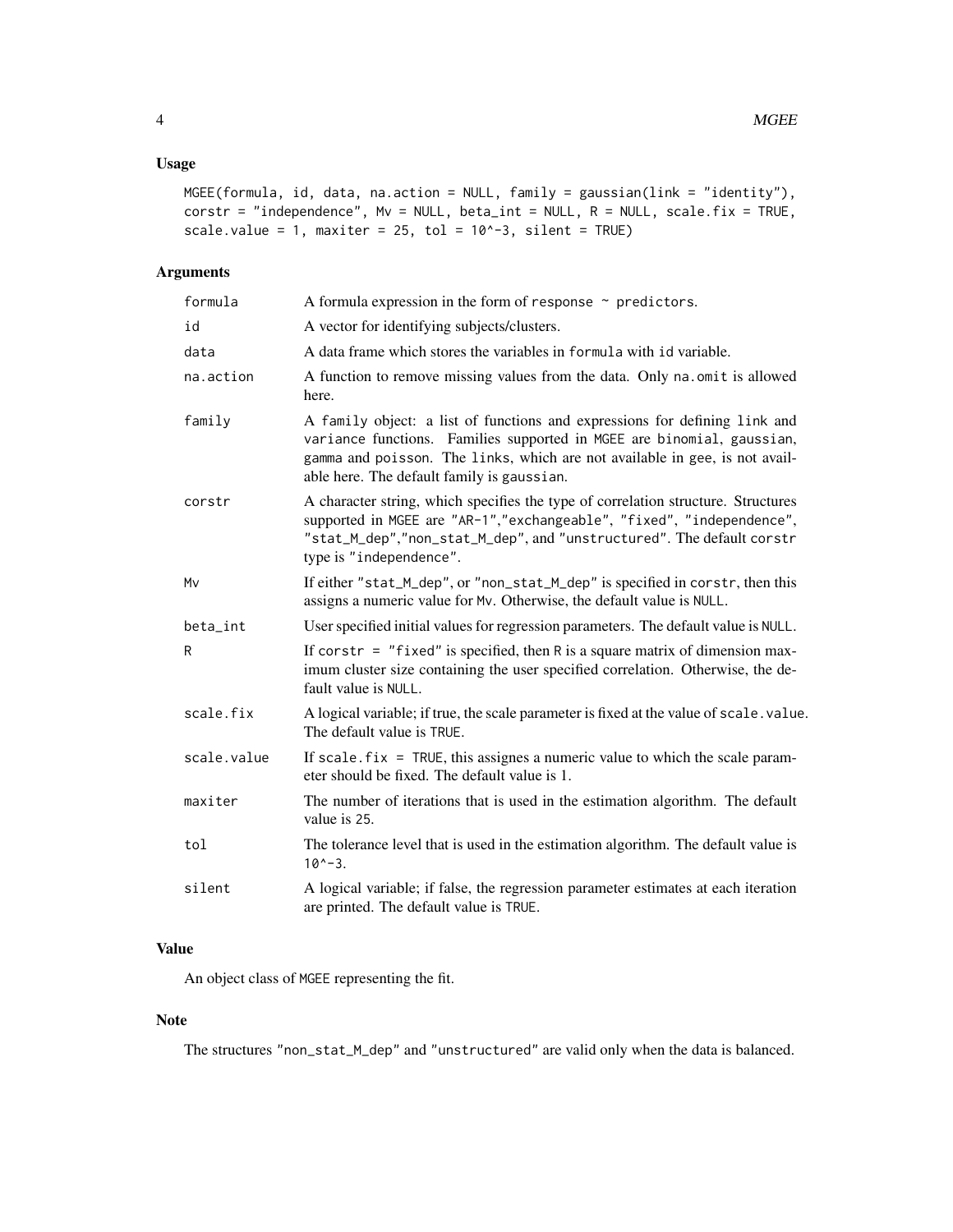#### <span id="page-4-0"></span>PGEE 5

# References

Liang, K.Y. and Zeger, S.L. (1986). Longitudinal data analysis using generalized linear models. *Biometrika*, 73, 13–22.

Zeger, S.L. and Liang, K.Y. (1986) . Longitudinal data analysis for discrete and continuous outcomes. *Biometrics*, 42, 121–130.

# See Also

[PGEE](#page-4-1)

<span id="page-4-1"></span>PGEE *Function to fit penalized generalized estimating equations*

# Description

This function fits a penalized generalized estimating equation model to longitudinal data.

# Usage

```
PGEE(formula, id, data, na.action = NULL, family = gaussian(link = "identity"),
corstr = "independence", Mv = NULL, beta_int = NULL, R = NULL, scale.fix = TRUE,
scale.value = 1, lambda, pindex = NULL, eps = 10^{\circ}-6, maxiter = 30, tol = 10^{\circ}-3,
silent = TRUE)
```
# Arguments

| formula   | A formula expression in the form of response $\sim$ predictors.                                                                                                                                                                                                                   |
|-----------|-----------------------------------------------------------------------------------------------------------------------------------------------------------------------------------------------------------------------------------------------------------------------------------|
| id        | A vector for identifying subjects/clusters.                                                                                                                                                                                                                                       |
| data      | A data frame which stores the variables in formula with id variable.                                                                                                                                                                                                              |
| na.action | A function to remove missing values from the data. Only na. omit is allowed<br>here.                                                                                                                                                                                              |
| family    | A family object: a list of functions and expressions for defining link and<br>variance functions. Families supported in PGEE are binomial, gaussian,<br>gamma and poisson. The links, which are not available in gee, is not avail-<br>able here. The default family is gaussian. |
| corstr    | A character string, which specifies the type of correlation structure. Structures<br>supported in PGEE are "AR-1","exchangeable", "fixed", "independence",<br>"stat_M_dep","non_stat_M_dep", and "unstructured". The default corstr<br>type is "independence".                    |
| Mv        | If either "stat_M_dep", or "non_stat_M_dep" is specified in corstr, then this<br>assigns a numeric value for Mv. Otherwise, the default value is NULL.                                                                                                                            |
| beta_int  | User specified initial values for regression parameters. The default value is NULL.                                                                                                                                                                                               |
| R         | If constr = $"fixed"$ is specified, then R is a square matrix of dimension max-<br>imum cluster size containing the user specified correlation. Otherwise, the de-<br>fault value is NULL.                                                                                        |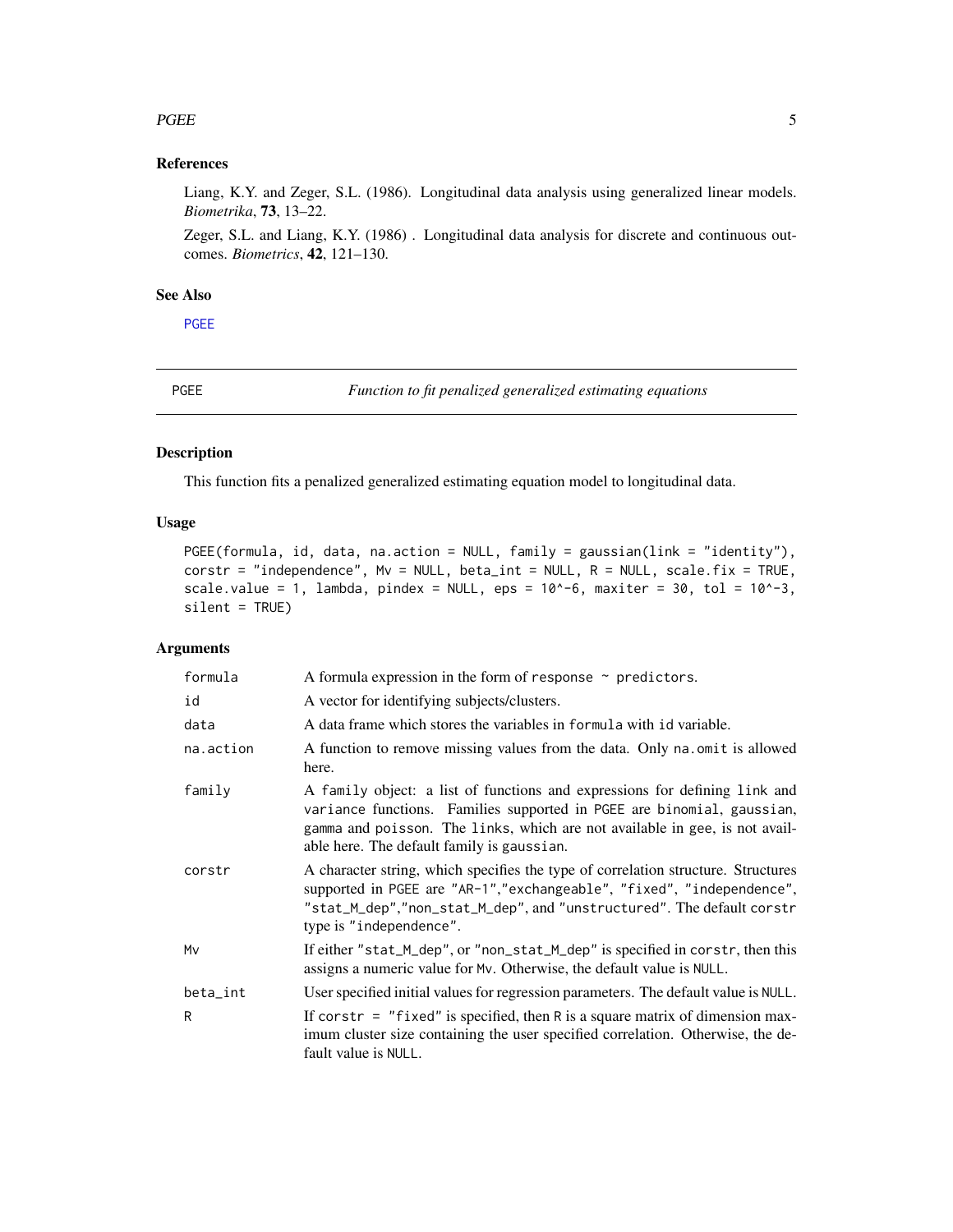<span id="page-5-0"></span>

| scale.fix   | A logical variable; if true, the scale parameter is fixed at the value of scale value.<br>The default value is TRUE.                                                                                            |
|-------------|-----------------------------------------------------------------------------------------------------------------------------------------------------------------------------------------------------------------|
| scale.value | If scale $fix = TRUE$ , this assignes a numeric value to which the scale param-<br>eter should be fixed. The default value is 1.                                                                                |
| lambda      | A numerical value for the penalization parameter of the scad function, which is<br>estimated via cross-validation.                                                                                              |
| pindex      | An index vector showing the parameters which are not subject to penalization.<br>The default value is NULL. However, in case of a model with intercept, the inter-<br>cept parameter should be never penalized. |
| eps         | A numerical value for the epsilon used in minorization-maximization algorithm.<br>The default value is $10^{\circ}$ -6.                                                                                         |
| maxiter     | The number of iterations that is used in the estimation algorithm. The default<br>value is 25.                                                                                                                  |
| tol         | The tolerance level that is used in the estimation algorithm. The default value is<br>$10^{\circ} - 3$ .                                                                                                        |
| silent      | A logical variable; if false, the regression parameter estimates at each iteration<br>are printed. The default value is TRUE.                                                                                   |

# Value

An object class of PGEE representing the fit.

#### References

Wang, L., Zhou, J., and Qu, A. (2012). Penalized generalized estimating equations for highdimensional longitudinal data analysis. *Biometrics*, 68, 353–360.

# See Also

[CVfit](#page-1-1), [MGEE](#page-2-1)

# Examples

```
# Consider an example similar to example 1
# in Wang et al. (2012).
# required R package
library(mvtnorm)
# number of subjects
n < - 200# number of covariates
pn <- 10
# number of time points
m <- 4
# vector if subject ids
id.vect \leftarrow rep(1:n, each = m)# covariance matrix of (pn-1) number of continuous covariates
```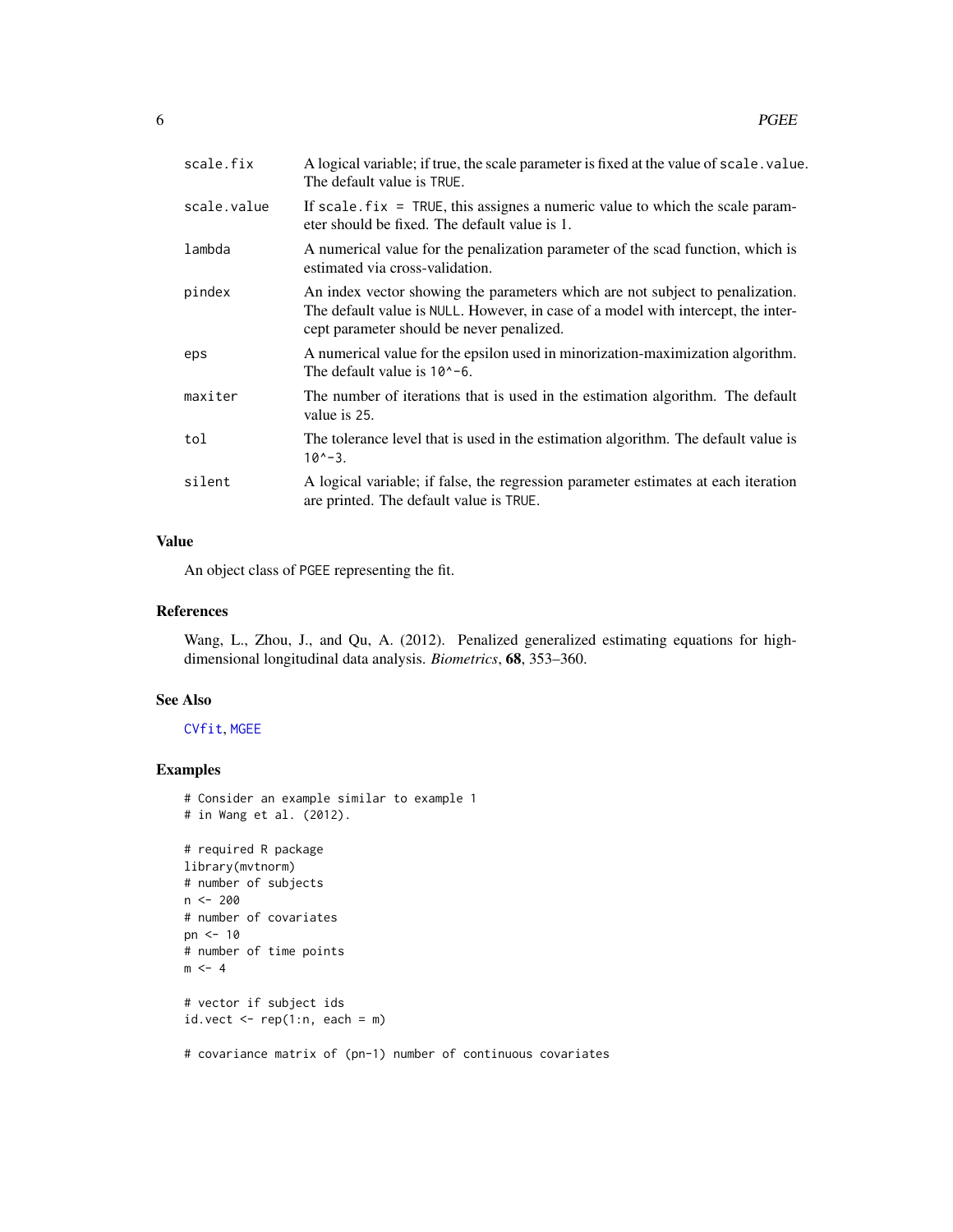#### PGEE 7

```
X.\sigmaigma \leftarrow matrix(0,(pn-1),(pn-1)){
for (i in 1:(pn-1))
X.\sigma{igma[i, ] \leq -0.5^(abs((1:(pn-1))-i))}}
# generate matrix of covariates
x.mac < - as_matrix(rmvnorm(n*m, mean = rep(0, (pn-1)), X.sigma))x.math < - \text{cbind}(\text{rbinom}(n*m, 1, 0.5), x.math)# true values
beta.true <- c(2,3,1.5,2,rep(0,6))
sigma2 < -1rho <-0.5R <- matrix(rho,m,m)+diag(rep(1-rho,m))
# covariance matrix of error
SIGMA <- sigma2*R
error < -rmvnorm(n, mean = rep(0, m), SIGMA)# generate longitudinal data with continuous outcomes
y.temp <- x.mat%*%beta.true
y.vect <- y.temp+as.vector(t(error))
mydata <- data.frame(id.vect,y.vect,x.mat)
colnames(mydata) <- c("id","y",paste("x",1:length(beta.true),sep = ""))
###Input Arguments for CVfit fitting###
library(PGEE)
formula \leftarrow "y \sim.-id-1"
data <- mydata
family <- gaussian(link = "identity")
lambda.vec < - seq(0.1, 1, 0.1)## Not run:
cv \leq CVfit(formula = formula, id = id, data = data, family = family,
fold = 4, lambda.vec = lambda.vec, pindex = NULL, eps = 10^{\circ}-6, maxiter = 30,
tol = 10^{\wedge}-3)names(cv)
cv$lam.opt
## End(Not run)
lambda <- 0.1 #this value obtained through CVfit
# analyze the data through penalized generalized estimating equations
myfit1 <- PGEE(formula = formula, id = id, data = data, na.action = NULL,
family = family, corstr = "exchangeable", Mv = NULL,
beta_int = c(rep(0,length(beta.true))), R = NULL, scale.fix = TRUE,
scale.value = 1, lambda = lambda, pindex = NULL, eps = 10^{\circ}-6, maxiter = 30,
tol = 10^{\circ}-3, silent = TRUE)
```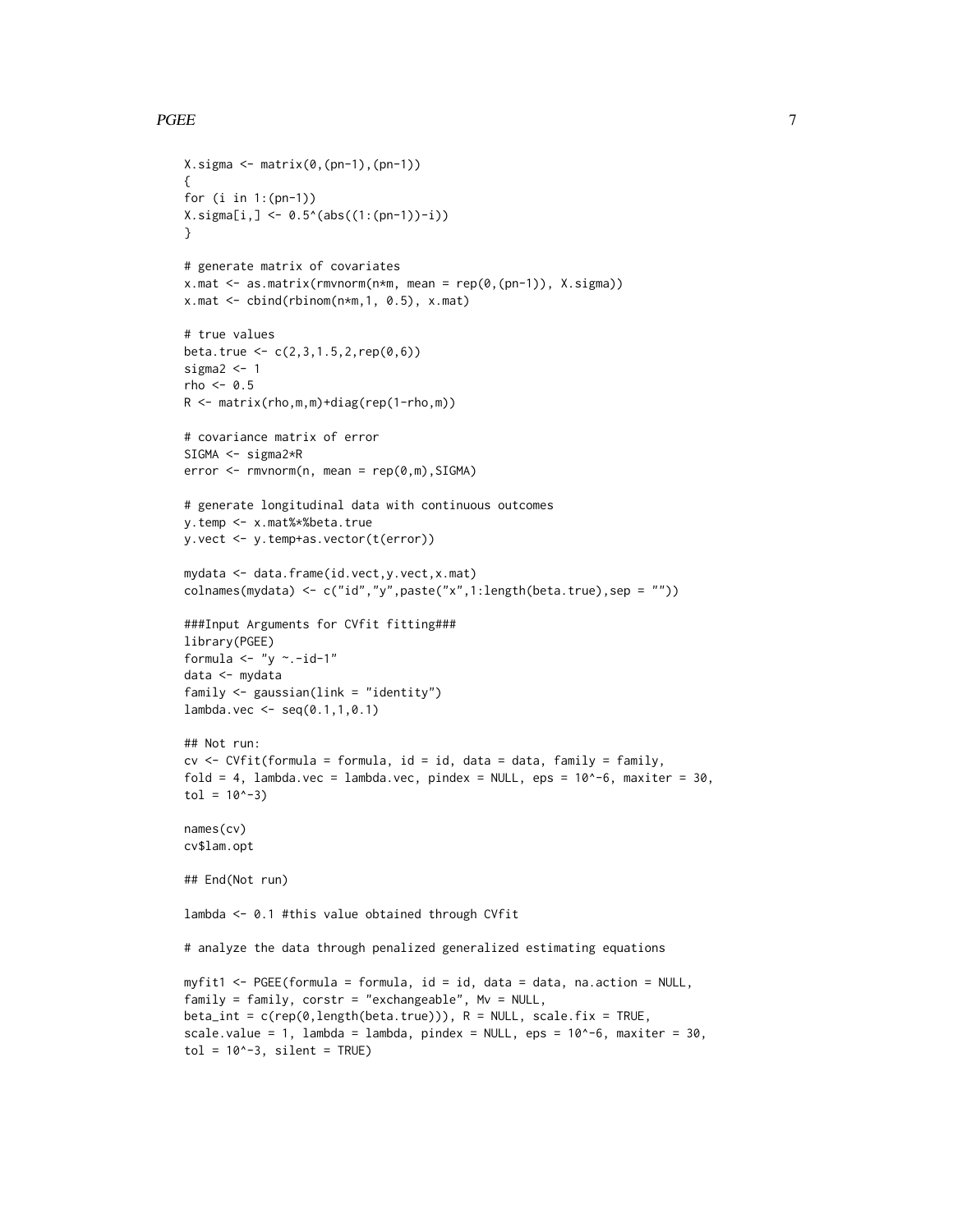```
summary(myfit1)
# analyze the data through unpenalized generalized estimating equations
myfit2 <- MGEE(formula = formula, id = id, data = data, na.action = NULL,
family = family, corstr = "exchangeable", My = NULL,beta_int = c(rep(\theta, length(beta,true))), R = NULL, scale.fix = TRUE,
scale.value = 1, maxiter = 30, tol = 10^{\circ}-3, silent = TRUE)
summary(myfit2)
```
yeastG1 *Yeast cell-cycle gene expression data*

#### Description

A yeast cell-cycle gene expression data set collected in the CDC15 experiment of Spellman et al. (1998) where genome-wide mRNA levels of 6178 yeast open reading frames (ORFs) in a two cell-cycle period were measured at M/G1-G1-S-G2-M stages. However, to better understand the phenomenon underlying cell-cycle process, it is important to identify transcription factors (TFs) that regulate the gene expression levels of cell cycle-regulated genes. In this study, we presented a subset of 283 cell-cycled-regularized genes observed over 4 time points at G1 stage and the standardized binding probabilities of a total of 96 TFs obtained from a mixture model approach of Wang et al. (2007) based on the ChIP data of Lee et al. (2002).

#### Usage

data("yeastG1")

#### Details

A data frame with 1132 observations (283 cell-cycled-regularized genes observed over 4 time points) with 99 variables (e.g., id, y, time, and 96 TFs).

#### References

Lee, T.I., Rinaldi, N.J., Robert, F., Odom, D.T., Bar-Joseph, Z., Gerber, G.K., Hannett, N.M., Harbison, C.T., Thompson, C.M., Simon, I., et al. (2002). Transcriptional regulatory networks in Saccharomyces cerevisiae. *Science*, 298, 799–804.

Spellman, P.T., Sherlock, G., Zhang, M.Q., Iyer, V.R., Anders, K., Eisen, M.B., Brown, P.O., Botstein, D., and Futcher, B. (1998). Comprehensive identification of cell cycle regulated genes of the yeast Saccharomyces cerevisiae by microarray hybridization. *Molecular Biology of Cell*, 9, 3273–3297.

Wang, L., Chen, G., and Li, H. (2007). Group SCAD regression analysis for microarray time course gene expression data. *Bioinformatics*, 23, 1486–1494.

Wang, L., Zhou, J., and Qu, A. (2012). Penalized generalized estimating equations for highdimensional longitudinal data anaysis. *Biometrics*, 68, 353–360.

<span id="page-7-0"></span>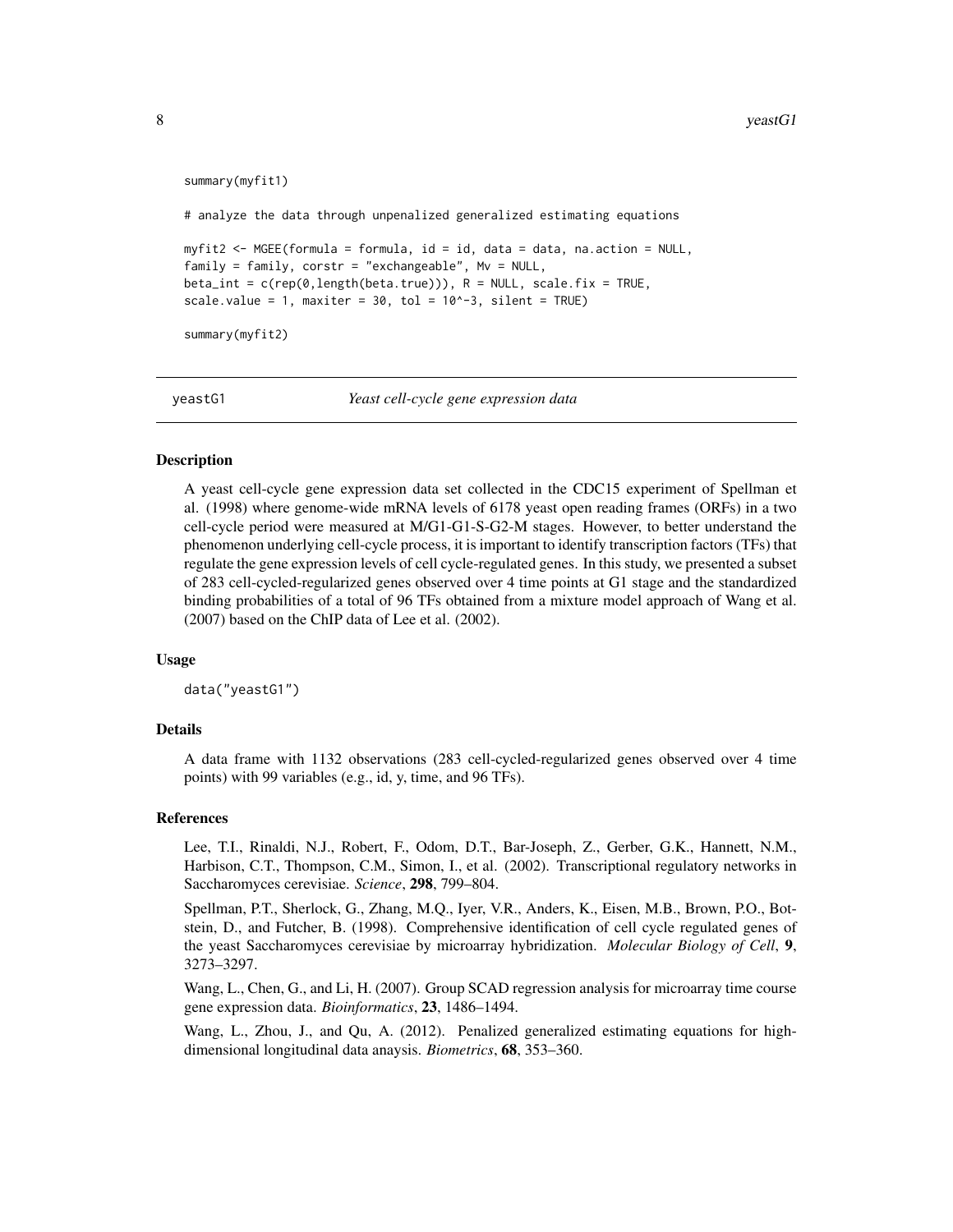#### $y$ eastG1 9

#### Examples

```
## Not run:
library(PGEE)
# load data
data(yeastG1)
data <- yeastG1
# get the column names
colnames(data)[1:9]
# see some portion of yeast G1 data
head(data,5)[1:9]
# define the input arguments
formula \lt- "y \sim.-id"
family \leq gaussian(link = "identity")
lambda.vec <- seq(0.01,0.2,0.01)
# find the optimum lambda
cv <- CVfit(formula = formula, id = id, data = data, family = family, scale.fix = TRUE,
scale.value = 1, fold = 4, lambda.vec = lambda.vec, pindex = c(1,2), eps = 10^{\circ}-6,
maxiter = 30, tol = 10^{\circ}-6)
# print the results
print(cv)
# see the returned values by CVfit
names(cv)
# get the optimum lambda
cv$lam.opt
#fit the PGEE model
myfit1 <- PGEE(formula = formula, id = id, data = data, na.action = NULL,
family = family, corstr = "independence", MV = NULL,beta_int = c(rep(\theta,dim(data)[2]-1)), R = NULL, scale.fix = TRUE,
scale.value = 1, lambda = cv$lam.opt, pindex = c(1,2), eps = 10^{\circ}-6,
maxiter = 30, tol = 10^{\circ}-6, silent = TRUE)
# get the values returned by myfit object
names(myfit1)
# get the values returned by summary(myfit) object
names(summary(myfit1))
# see a portion of the results returned by coef(summary(myfit1))
head(coef(summary(myfit1)),7)
# see the variables which have non-zero coefficients
index1 <- which(abs(coef(summary(myfit1))[,"Estimate"]) > 10^-3)
names(abs(coef(summary(myfit1))[index1,"Estimate"]))
# see the PGEE summary statistics of these non-zero variables
coef(summary(myfit1))[index1,]
# fit the GEE model
myfit2 <- MGEE(formula = formula, id = id, data = data, na.action = NULL,
family = family, corstr = "independence", MV = NULL,beta\_int = c(rep(\theta, dim(data)[2]-1)), R = NULL, scale, fix = TRUE,
```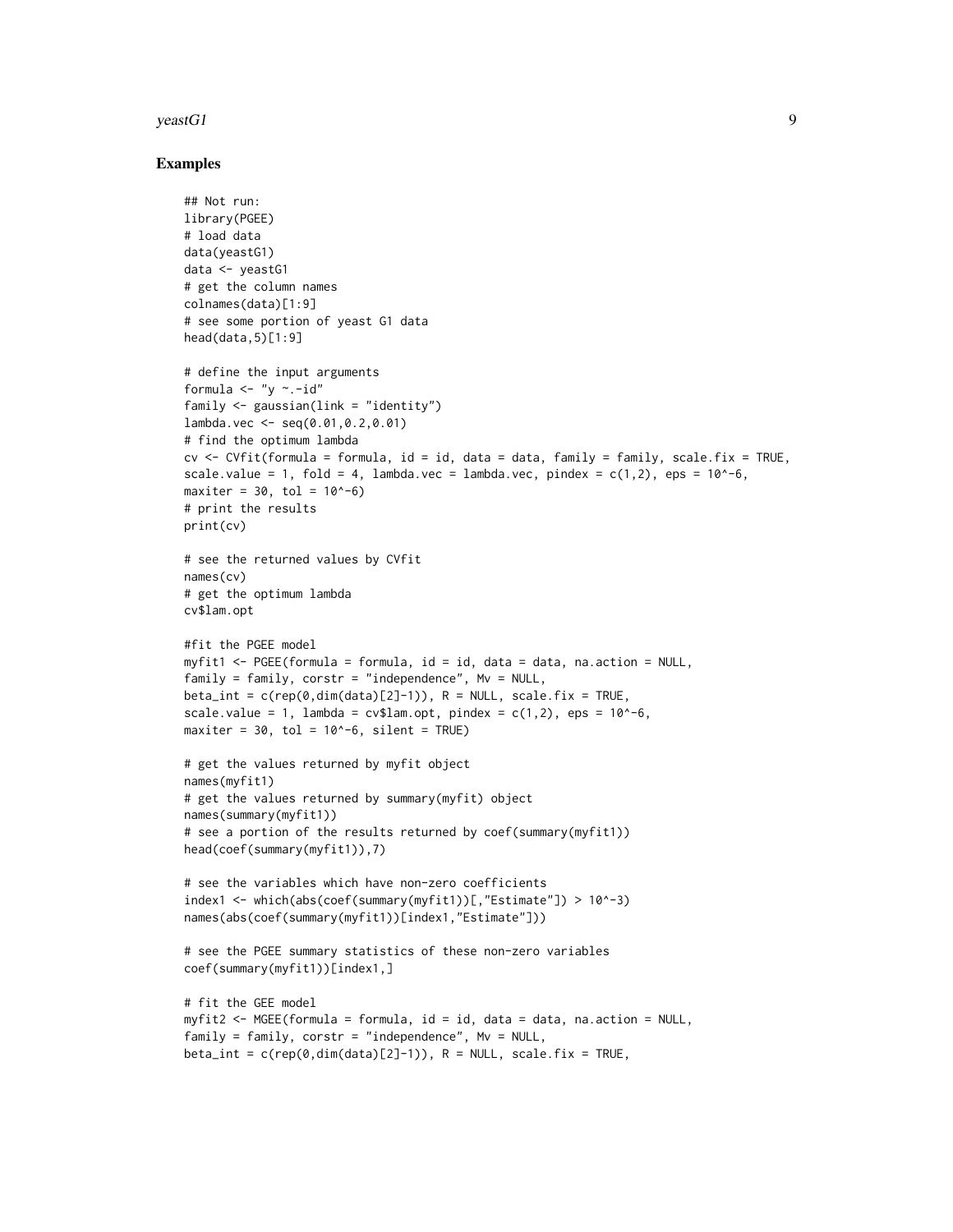```
scale.value = 1, maxiter = 30, tol = 10^{\circ}-6, silent = TRUE)
# get the GEE summary statistics of the variables that turned out to be
# non-zero in PGEE analysis
coef(summary(myfit2))[index1,]
# see the significantly associated TFs in PGEE analysis
names(which(abs(coef(summary(myfit1))[index1,"Robust z"]) > 1.96))
# see the significantly associated TFs in GEE analysis
names(which(abs(coef(summary(myfit2))[,"Robust z"]) > 1.96))
```
## End(Not run)